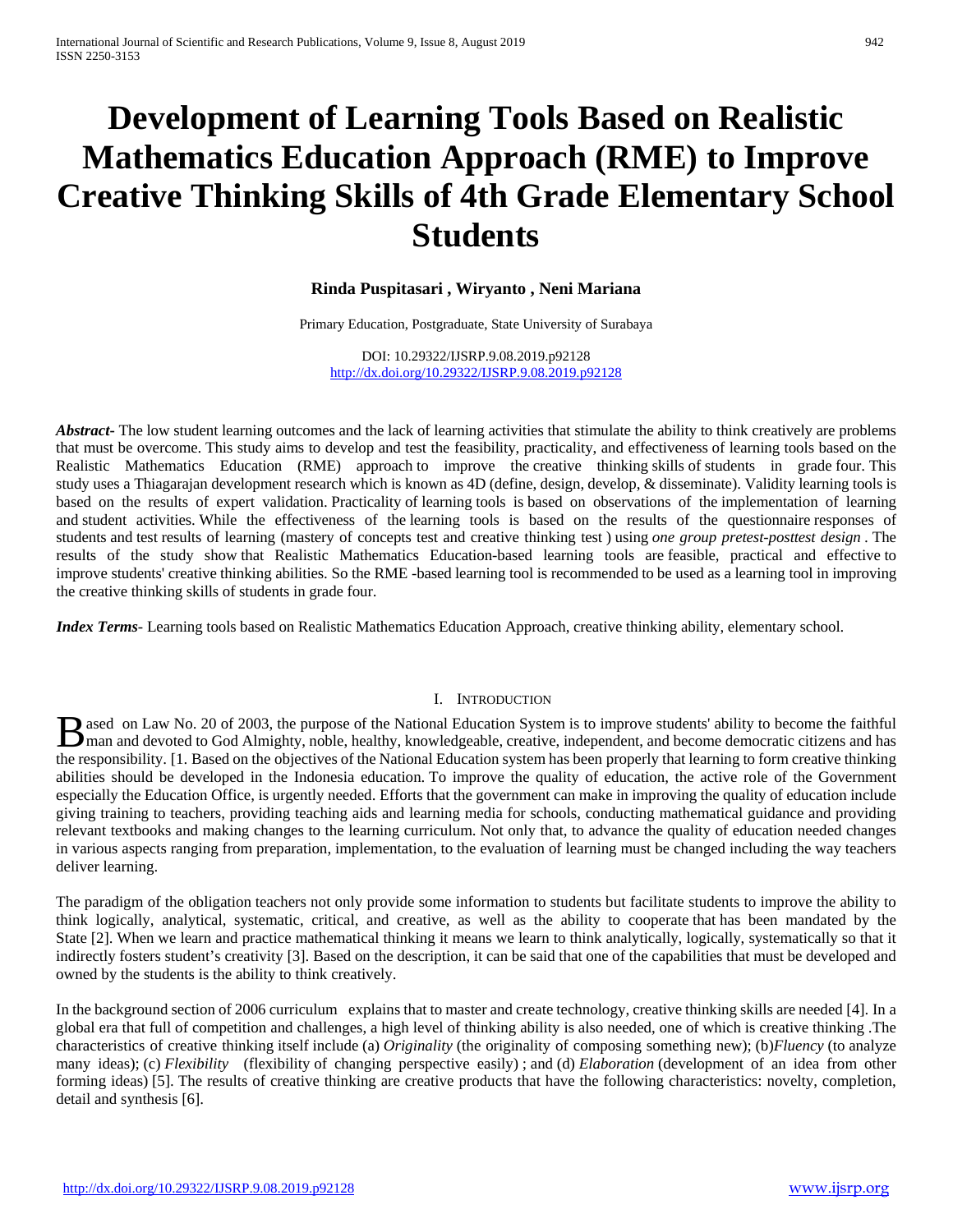Based on the results of the observations, researchers are still often find teacher-centered in mathematics learning process even though the books used in teaching already tried suitable with context in the child's environment. Teachers are more likely to conduct textbook learning process. Learning like those seems to require students to memorize and if it left unchecked, students' creative thinking skills will not increase.

In addition, based on researcher's experience of teaching in mathematics, 80% of the students are not able to process the information (the formula). 70% of students are only able to use information (formulas) from teachers and only 20% of the number of students is able to develop that information. Especially in working on story problems, 20% of students are only able to work on problems such as the example given by their teacher. If the problem is developed or improved by teacher, so 80% of students have difficulty. As a result, the average completeness of student learning outcomes during tests is below the minimum criteria which is 70. From the data described, it shows that the mastery of student concepts is still lacking especially the ability to think creatively in elaborating formula into daily activities.

From the description above, the formation of creative thinking abilities in the process of learning mathematics is lacking. It has implication that we urgently need developing a learning process which encourages and helps students be able to develop creative thinking skills. So we need an innovative development that can stimulate students' creative thinking abilities.

Based on these problems, the teacher must be able to choose the right learning approach. The selection of these approaches must be in accordance with the material and condition of students, so that it is hoped that learning can improve students' creative thinking skills.

One of the solutions is to provide a new approach. A new approach that can be used to overcome these problems is the Realistic Mathematics Education (RME) approach. Through the RME approach, teachers can apply mathematics learning that is fun and more meaningful to students. The RME learning approach emphasizes open problems related to real life so that this will stimulate students' creative thinking abilities to find ways to solve these open problems. So that the RME approach requires students to use higher- order thinking, one of high-order thinking is the ability to think creatively, and students are no longer required to memorize formulas.

From the explanation above it is clear that the RME approach prioritizes the learning process rather than learning outcomes. This approach is very useful in learning mathematics, especially for elementary students, because using this approach, learning can be very fun and can eliminate the assumption of students in general that mathematics is not a scary subject. In addition, materials that are considered difficult for students to understand become easier because students find their own concepts. That kind of thing is the significance of mathematics learning.

RME approach has several characteristics, namely the principle of activity, reality, stages of understanding, intertwinement, interaction, and guidance [7]. The application of RME approach is one of the ways to solve any problem related to mathematics. Each student has different abilities in solving each problem. RME -based learning stages begin with the preparation of learning tools that refer to these characteristics.

This study aims to (1) Describe the validity of fourth grade elementary school mathematics learning tools using the Realistic Mathematics Education (RME) approach; (2) Explain the practicality of mathematics learning tools for fourth grade elementary schools students using the Realistic Mathematics Education (RME) approach; and (3) Determine the potential effects of mathematics learning tools using the Realistic Mathematics Education (RME) approach of fourth grade elementary school students.

# II. IDENTIFY, RESEARCH AND COLLECT IDEA

This type of research is development research. The product produced in this study is a learning tools with a learning model based on Realistic Mathematics Education (RME) to improve the creative thinking abilities of elementary school students. The learning tools that are developed are syllabus, lesson plan, Student Worksheet and Learning Outcomes Test that includes concept mastery test and creative thinking ability test and teaching material. The development model used is the 4D model developed by Thiagarajan [8] which consists of the stages of define, design, develop, and disseminate. The subjects of this study were students of fourth grade of SDN Sidotopo I/48 Surabaya in the 2018/2019 academic year, which has 32 students. Trials were conducted on several students using the *One Group Pretest-Posttest Design* Design [9].

Data collection techniques used in this study is questionnaire, observation, and test. While for feasibility learning tools, researcher uses expert validation. The result of validation will be described by the modus of it. Analysis of the practicality of learning tools is obtained from the general results of the implementation of learning, and student activities, to be subsequently converted into predetermined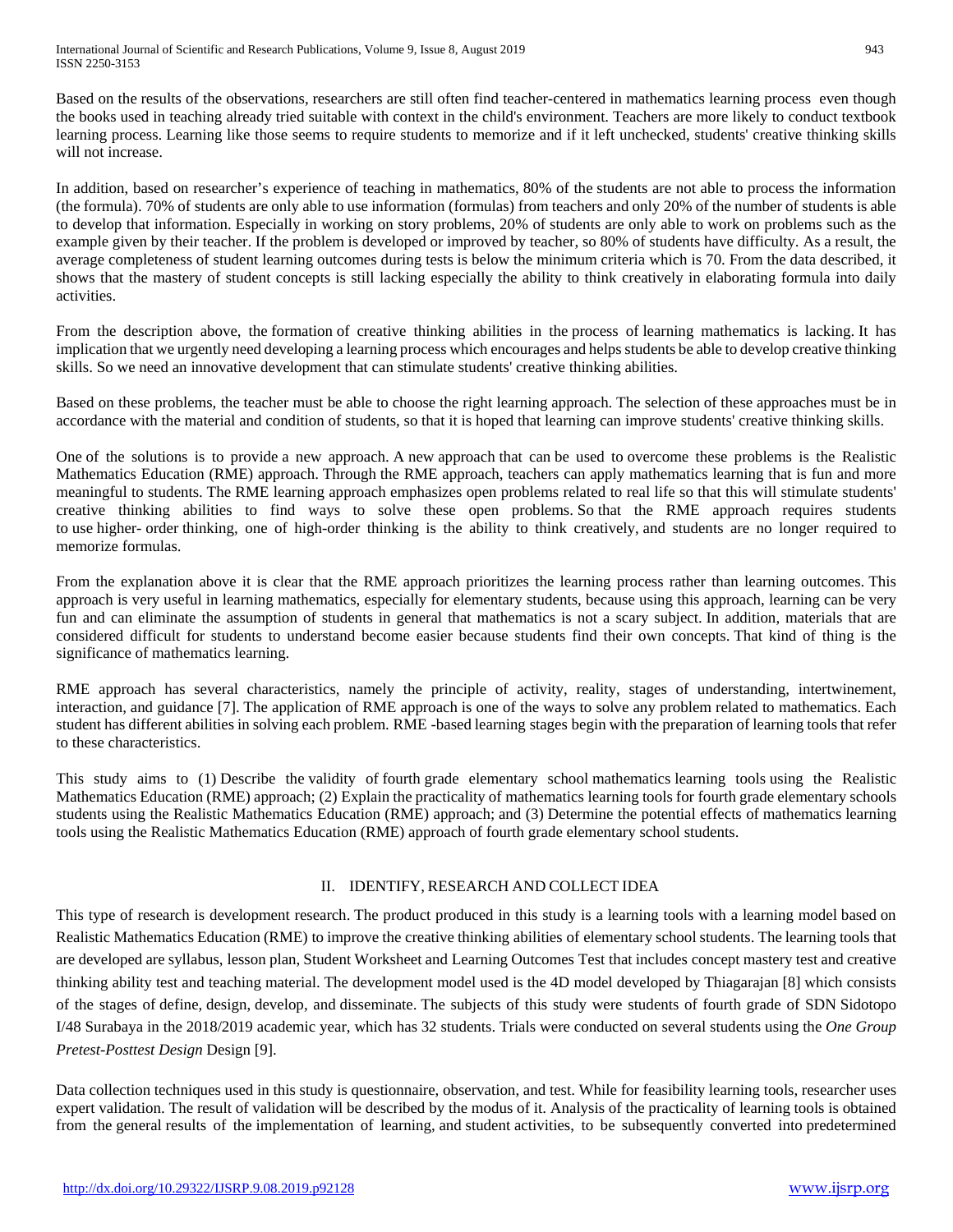criteria. While the effectiveness of RME -based learning tools can be measured based on student response questionnaires, learning achievement tests (concept mastery tests and creative thinking skills tests).

## III. RESULTS AND DISCUSSION

The validity test results of RME -based learning tools were obtained from validation sheets from two valuators. Based on the results of the validation sheet, it shows that the developed RME-based learning tool is valid (worth using with a little improvement). As for some of the suggestions given by the valuator, those are in the formulation of syllabus indicators it is better to include indicators and determine the allocation of clear written time; the lesson plan writing words should follow the rules; teaching material should present material related to the student environment; and the concept mastery ability test should use a clear sentences. The results of the validation sheet can be seen in the following table.

| Table 1. The Result of Validator |                      |    |                |                                       |  |  |  |
|----------------------------------|----------------------|----|----------------|---------------------------------------|--|--|--|
| <b>Learning tools</b>            | <b>Rating result</b> |    | Average        | Category                              |  |  |  |
|                                  | V1                   | V2 |                |                                       |  |  |  |
| <b>Syllabus</b>                  | 3                    | 3  | 3              | Valid (can be used, slightly revised) |  |  |  |
| Lesson plan                      | $\overline{4}$       | 4  | $\overline{4}$ | Valid (can be used)                   |  |  |  |
| Teaching materials               | 3                    | 3  | 3              | Valid (can be used, slightly revised) |  |  |  |
| <b>Students</b>                  | 3                    | 3  | 3              | Valid (can be used, slightly revised) |  |  |  |
| worksheet                        |                      |    |                |                                       |  |  |  |
| Concept<br>mastery               | 3                    | 3  | 3              | Valid (can be used, slightly revised) |  |  |  |
| Test                             |                      |    |                |                                       |  |  |  |

The practicality of RME -based learning tools can be seen from the results of the observation sheet of the implementation of learning and student activities. The results of the learning outcomes were obtained from the observation sheets conducted by two observers showing their performance well. While student activities during the implementation of learning using the RME -based learning model based on observations obtained positive results. In more detail the results of the observation sheet on the implementation of learning and student activities can be explained in the following table.

| Table 2. Practicality of Learning Devices |                            |            |         |           |  |  |
|-------------------------------------------|----------------------------|------------|---------|-----------|--|--|
| Validation                                | <b>Observation Results</b> |            | Average | Category  |  |  |
|                                           | Observer 1                 | Observer 2 |         |           |  |  |
| Implementation of learning                |                            |            |         | Very good |  |  |
| <b>Student Activity</b>                   |                            |            |         | Well      |  |  |

The effectiveness of RME -based learning tools to improve students' creative thinking abilities is obtained from the results of the questionnaire and the results of the learning achievement test (the test of mastery of concepts and tests of creative thinking ability). Student responses are presented in the form of a questionnaire and are given after learning is finished. The results of student questionnaires showed an average student response of 3.43 in good categories. The test of creative thinking ability is measured by two questions. This test was given to 32 students before being given treatment (*pre-test)* and after being given treatment (*posttest)*. Data on students' problem solving ability test results will be described in the following table.

| Table 3. The result of Crative |             |          |           |             |           |        |                 |
|--------------------------------|-------------|----------|-----------|-------------|-----------|--------|-----------------|
| No.                            | <b>Name</b> | Score    |           | Achievement |           | N-Gain | <b>Criteria</b> |
|                                |             | Pre-test | Post-test | Pre-test    | Post-test |        |                 |
|                                | ABK         | 59       | 84        | TT          | Т         | 0.6153 | middle          |
| 2                              | AMR         | 25       | 38        | TT          | TT        | 0.1666 | Low             |
| 3                              | <b>AND</b>  | 43       | 75        | TT          | т         | 0.5555 | Middle          |
| 4                              | <b>ARY</b>  | 25       | 72        | TT          | TT        | 0.625  | Middle          |
| 5                              | AST         | 72       | 94        | TT          | Т         | .7778  | High            |
| 6                              | <b>BAN</b>  | 75       | 94        | T           | T         | 0.75   | High            |
|                                | BAS         | 28       | 69        | TT          | TT        | 0.5652 | Middle          |
| 8                              | BRA         | 25       | 41        | TT          | TT        | 0.2083 | Low             |

.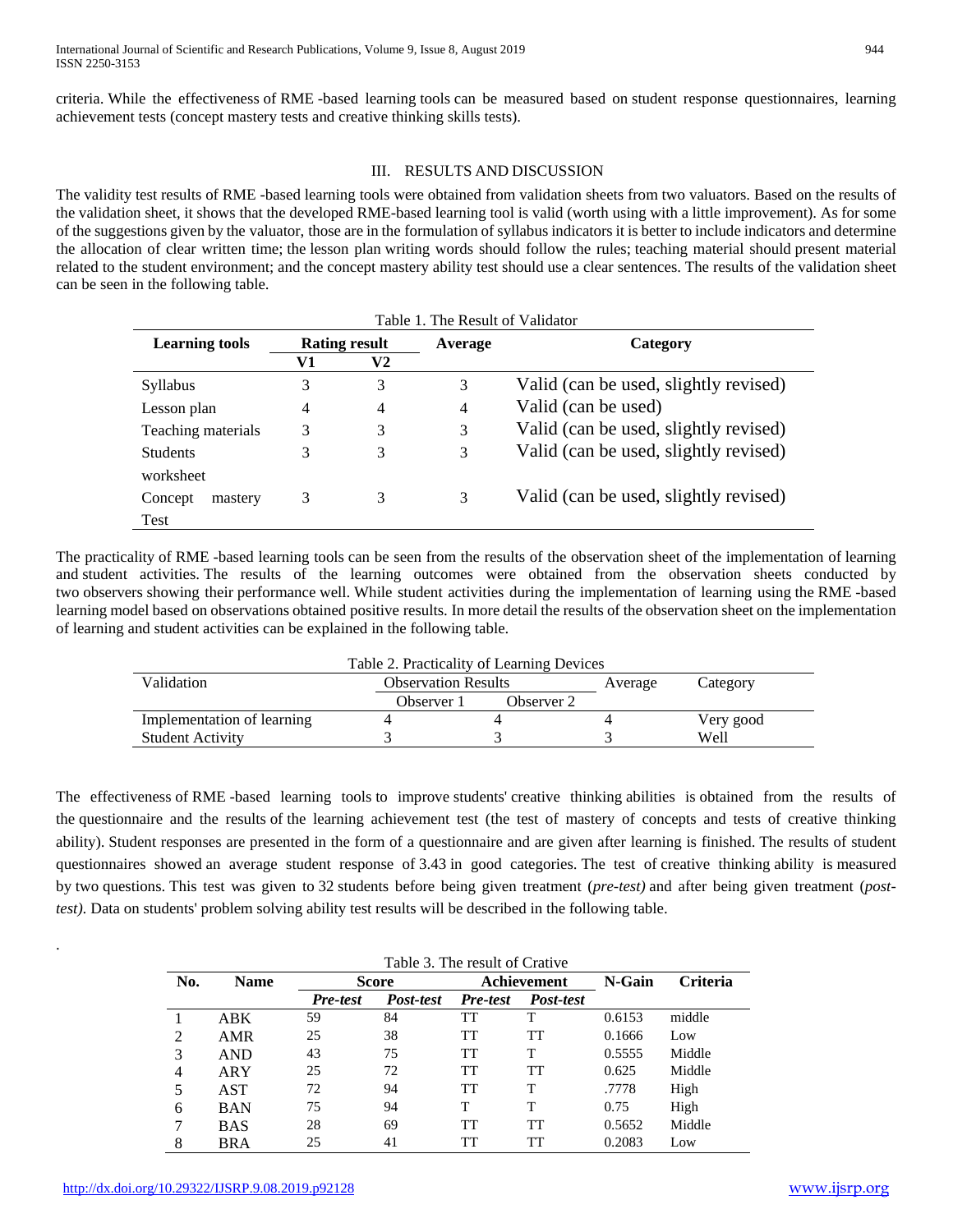| 9  | <b>BUD</b> | 38 | 78 | <b>TT</b> | T  | 0.65   | Middle |
|----|------------|----|----|-----------|----|--------|--------|
| 10 | <b>CER</b> | 25 | 44 | TT        | TT | 0.25   | Low    |
| 11 | <b>CIN</b> | 25 | 66 | <b>TT</b> | TT | 0.5417 | Middle |
| 12 | <b>DAN</b> | 53 | 91 | T         | T  | 0.8    | High   |
| 13 | <b>DON</b> | 47 | 78 | <b>TT</b> | T  | 0.5882 | Middle |
| 14 | <b>FAN</b> | 78 | 94 | <b>TT</b> | T  | 0.7143 | High   |
| 15 | <b>HAR</b> | 50 | 84 | <b>TT</b> | T  | .6875  | Middle |
| 16 | <b>HEN</b> | 75 | 91 | T         | T  | 0.625  | Middle |
| 17 | <b>HER</b> | 47 | 81 | <b>TT</b> | T  | 0.6470 | Middle |
| 18 | <b>IND</b> | 34 | 75 | <b>TT</b> | T  | 0.6190 | Middle |
| 19 | JAL        | 47 | 81 | <b>TT</b> | T  | 0.6470 | Middle |
| 20 | <b>JAN</b> | 56 | 91 | <b>TT</b> | T  | 0.7857 | High   |
| 21 | <b>KEN</b> | 38 | 66 | <b>TT</b> | TT | 0.45   | Middle |
| 22 | LAN        | 34 | 78 | <b>TT</b> | T  | .6667  | Middle |
| 23 | <b>MIS</b> | 47 | 81 | <b>TT</b> | T  | 0.6471 | Middle |
| 24 | <b>MUH</b> | 44 | 81 | <b>TT</b> | T  | .6667  | Middle |
| 25 | <b>MUS</b> | 37 | 78 | <b>TT</b> | T  | 0.65   | Middle |
| 26 | <b>NUR</b> | 34 | 53 | <b>TT</b> | TT | 0.2857 | Low    |
| 27 | PIT        | 47 | 81 | TT        | T  | 0.6470 | Middle |
| 28 | <b>PUR</b> | 34 | 50 | <b>TT</b> | TT | 0.2380 | Low    |
| 29 | RAT        | 69 | 88 | <b>TT</b> | T  | 0.6    | Middle |
| 30 | <b>ROS</b> | 78 | 88 | T         | T  | 0.4285 | Middle |
| 31 | SAR        | 47 | 81 | <b>TT</b> | T  | 0.6470 | Middle |
| 32 | <b>WAN</b> | 25 | 44 | TΤ        | TΤ | 0.25   | Low    |
|    | Average    | 46 | 75 |           |    | 0,5623 | Middle |

Based on table 3, it is known that in the *pretest,* the ability to think creatively students results is 9 % of students complete. While on *posttest* the ability to think creatively results is 69% of students completed. The table also shows the average score *N-gain* is 0.56 with medium category.

The application of RME -based learning tools in learning has proven to be effective in increasing the ability to think creatively of students in four grade elementary school students on the topics perimeter and area. This is according to research by Zulkardi, et al [10] which states that the learning process based RME forced to be more creative and critical thinking in order to be able to understand mathematical concepts. Based on the results of validation, the development of RME-based learning tools is in the valid category. The validity of the learning tools developed is based on the results of expert validation (syllabus validation, lesson plan, student's worksheet, teaching materials and learning outcomes tests (tests of mastery of concepts and tests of creative thinking skills)). The learning tools is declared valid can be seen from the suitability of the device with the model and learning material, as well as all components of the learning tools related consistently with one another [11]. After going through the validation stage and declared worthy of use, the RME based learning tools can be continued at the small group trial stage. Based on the results of the feasibility analysis, then the learning tools based RME approach is suitable for use in increasing the ability of creative thinking of students in the four grade elementary school students with the material perimeter and area.

Practicality of learning tools based on RME approach is known from the results of observation of the implementation of lesson plan and student's activities. Based on the results of observation, it was found that the RME -based learning tools developed were practically used to improve the creative thinking abilities of students in grade four of elementary schools with the material perimeter and area. While the effectiveness of RME -based learning tools is based on the results of student response questionnaires and learning achievement tests (concept mastery tests and creative thinking abilities tests). Questionnaire responses from students are given at the end of the lesson at the second meeting. The results of student responses are good because the average student is 3.43. They are interested in RME -based learning because the approach trains students to solve problems and to think creatively that is solved in groups and then discussed for agreement. This can motivate students to increase attention and make them feels fun and meaningful learning [12]. As for the results of the test of creative thinking ability showed an increase in the *pretest* and *posttest scores.* Improving the ability of creative thinking of students can be determined by using *the N-gain.* The results of the students' creative thinking abilities presented in table 3 show that students have the ability to think creatively with an average *n- gain* of 0.56 (medium category). At the *pretest,* from 20 students were only 3 students or about 9 % of students completed. Whereas at the *posttest,* there was an increase in the test results (69 % of students completing the test). The test for measuring creative thinking consists of two questions. The improvement in the results of the tests of creative thinking shows that the learning tools developed by researchers can improve students' creative thinking abilities on topics perimeter and area.